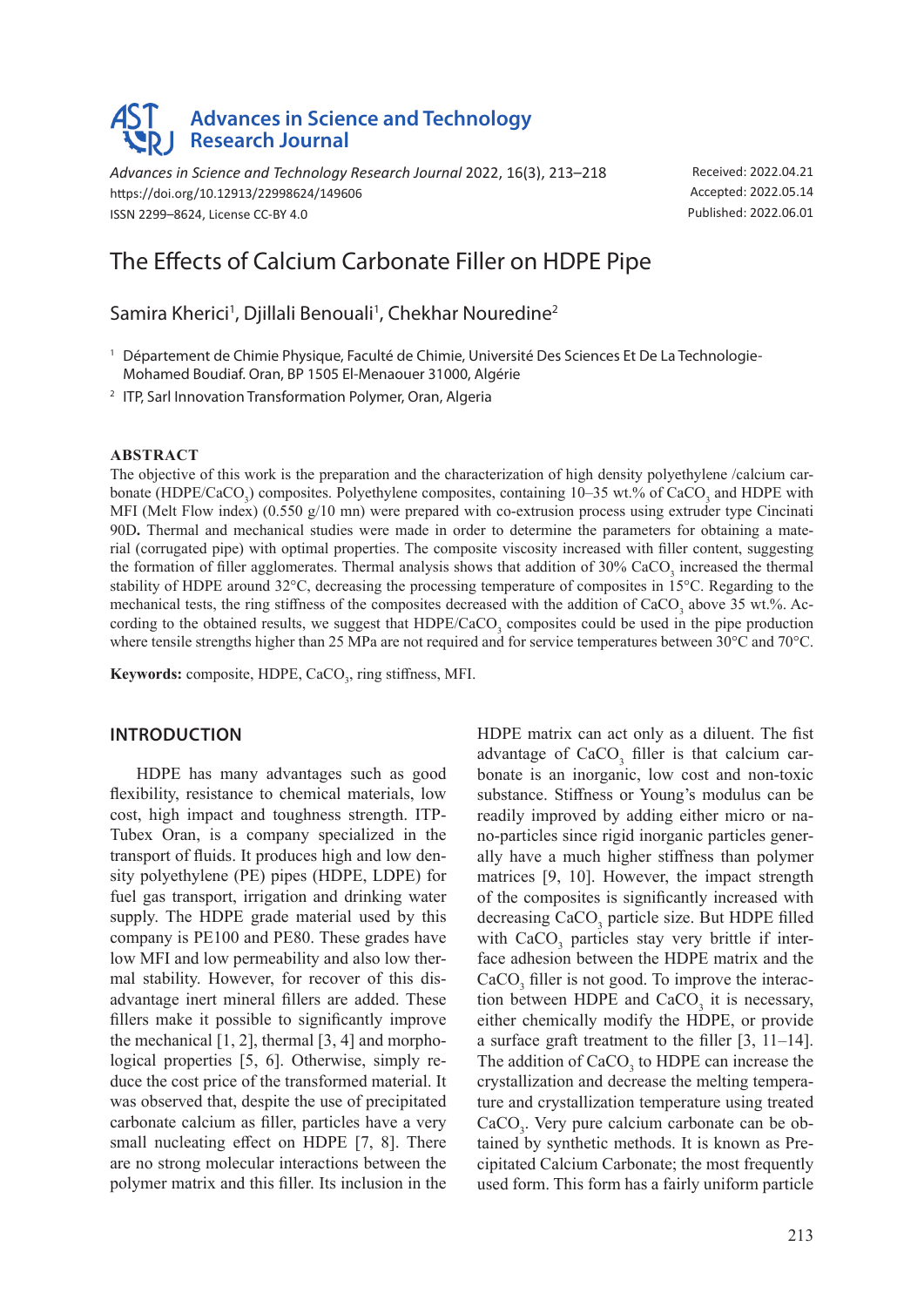size which can vary from  $0.03-0.05$  µm up to 8–10 µm. On the technological side, in particular, the revision of the material flows as well as the technical improvement of the injection molds enables composites extrusion. Created in 2003 ITP-Tubex-Oran, (Innovation Transformation Polymer) is the first Algerian company to manufacture corrugated HDPE pipe reinforced for sanitation up to diameter 2500 mm. The reinforced corrugated HDPE pipe is made from HDPE and reinforced with a PP (Polypropylene) core pipe for better strength and flexibility and it is manufactured according to DIN 16961. It is a key product of the company, and for economic and technical reasons, it is currently manufactured by adding  $CaCO<sub>3</sub>$  as filler. The objective of this work is to determine thermal and mechanical performances of HDPE/CaCO<sub>3</sub> polymer composites of different compositions (10–35 wt.% of CaCO<sub>2</sub>).

# **MATERIALS AND METHODS**

Polymer matrix, HDPE (PE100) supplied by (ENIOS, Belgium) with HD 5030-UA trade name, was used as matrix resin. Specially adapted for extrusion, its molecular structure is simple and it contains no adjuvant (Table 1).

Pipes made from PE100 resin can withstand a minimum required stress (MRS) of 10 MPa at 20°C for more than 50 years. PE80 resin offers an MRS of 08 MPa at 20°C for more than 50 years and is intended for the manufacture of pipes, mainly for the transport and distribution of gas and drinking water, the transport of liquids under pressure and mobile irrigation. The use of PE100, instead of PE80, for the production of pipes has improved the following points: Higher pressure especially for large diameters; Tubes with thinner walls and therefore greater throughput; Better stiffness; higher long-term resistance.

Calcium Carbonate filler with an average particle diameter of 40 nm was supplied by Pasper Company, Spain (Ref E131C based on PE). The filler was surface treated with a coupling agent.

Melt-extrusion technique was applied to produce different compositions of  $PEHD/CaCO<sub>3</sub>$  by a (Cincinati 90D – Germany) co-rotating twinscrew extruder with a barrel temperature profile ranging from 160°C near the hopper to 200°C at the die and a screw speed of 400 rpm. The optimum values of different settings were obtained to produce samples free of defects.

The preparation of the test pieces intended for mechanical characterization was carried out on a manual press. Mechanical properties (Ring stiffness index), ITP-Tubex-Oran is renowned for its products which comply with European standards: EN ISO 13476, ISO 12201, DIN 16961. A permanent quality control process is set up from the arrival of the raw material to the delivery of the finished products. Ring stiffness index (RS) of HDPE/CaCO<sub>3</sub> composites was determined according to EN ISO 9969.

The presence of calcium carbonate leads to varying the setting of the machines to a greater or lesser extent because of its influence on the viscosity and / or the rheology of the melts. For this, the study of the MFI of filled polymers in the molten state is of great importance for the plastics industry. The presence of the particles of CaCO<sub>2</sub> filler increases the viscosity of the molten phase. MFI of HDPE and its  $HDPE/CaCO<sub>3</sub>$  composites are determined according to ISO 1133, NA 357 and measured using a Chenged JINGMI Testing fluidimeter, type XRL-400A. The principle of this test is to measure the mass of the thermoplastic material passing through a die with 2.09 mm in diameter and 8 mm long, under the action of pressure exerted by a defined force applied to the piston. The test was carried out at a temperature of 80°C under a load of 2.16 kg. The hot melt flow

| Properties                      | <b>Standards</b>                    | Units             | Values PE100        | Values PE80         |
|---------------------------------|-------------------------------------|-------------------|---------------------|---------------------|
| Density                         | <b>DIN 53479</b><br><b>ISO 1183</b> | q/cm <sup>3</sup> | 0.960               | 0.950               |
| Elastic modulus<br>(Short-term) | <b>ISO178</b>                       | N/mm              | 1200                | 1000                |
| Melt flow index                 | <b>ISO 1183</b><br>(190 °C, 5 kg)   | $q/10$ mn         | 0.45                | 0.43                |
| Breaking elongation             | DIN53495                            | $\frac{0}{0}$     | >600                | >600                |
| Thermal expansion factor        | DIN53752                            | 1/C               | 1.8 10 <sup>4</sup> | 1.8 10 <sup>4</sup> |

**Table 1.** Characteristics of the PE100 polymer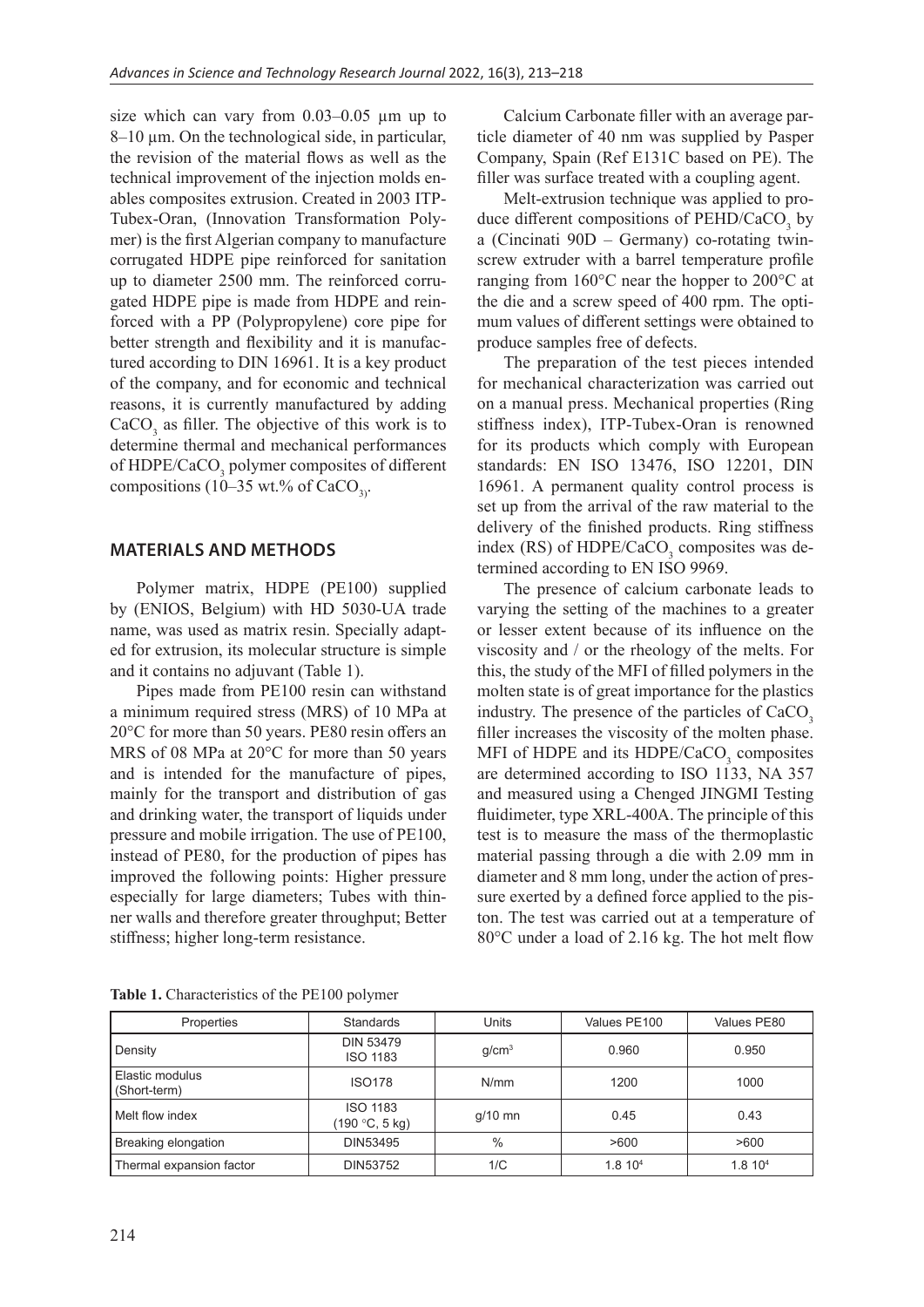| <b>Properties</b>            | <b>Standards</b> | Jnits     | Values | _imits        |
|------------------------------|------------------|-----------|--------|---------------|
| l M FI<br>(190 °C / 2.16 kg) | <b>ISO 1133</b>  | $q/10$ mn | 0.53   | $0.25 - 0.75$ |
| Ashes                        | IT-005           | $\%$      | 82.52  | 82.00-84.00   |

**Table 2.** Characteristics of  $CaCO<sub>3</sub>$  filler

index by mass is obtained in grams per 10 minutes according to the following formula:

$$
MFI = 600 * M/t \tag{1}
$$

where:  $M$  = the mass of material in grams flowing out;

> $t = constant$  time for all samples in seconds. The time used in this case was 45 seconds.

## **RESULTS AND DISCUSSIONS**

A marked increase in the rigidity of the pipe is noticed according to the the increase in the CaCO<sub>3</sub> filler content. This is explained by the impact of the filler on the mechanical properties of the system. By increasing the percentage of CaCO<sub>3</sub> greater than 35%,we have noticed a gradual regression of the rings stiffness and a clear decrease in the flexibility of the product which is explained by the negative effect of the filler. The filler content limit set at a value of 35% allowed us to have a 25% reduction in the production cost in terms of raw material (PEHD) (Figure 1).

Figure 2, indicates that the addition of CaCO<sub>3</sub> considerably reduce the melt flow index. The decrease of MFI can facilitate the injection molding and can lead to the reduction of energy consumption of molding process. The melt flow index (MFI) is a physical parameter that is widely used to evaluate the ability of a polymer to low when melted. With the addition of 10% by weight of  $CaCO<sub>3</sub>$ , the MFI decreased by 0.9%, while for a filler content of 25% wt the decline was 13%.

The density is determined according to standard NF EN 1183, NA7706. The variation of density of composite with filler content is shown in Figure 3.

Density increases when the filler content increases, that means an improvement in physical and mechanical properties.

FTIR spectra are obtained using a Perkin Elmer spectrometer in transmission mode. The transmittance measurements are carried out in the range of 450–4000 cm<sup>-1</sup>. For calcium carbonate filler presence in HDPE matrix is reveled by the appearance of peaks characteristic of calcite  $(CaCO<sub>3</sub>)$  at 717 cm<sup>-1</sup>, 875 cm<sup>-1</sup> and 1471 cm<sup>-1</sup>, corresponding to the  $v_{3,3}$  vibration and  $v_{3-4}$  vibration of the CO<sub>3</sub><sup>-2</sup> group. The



Figure 1. Ring stiffness index of composites HDPE/CaCO<sub>3</sub>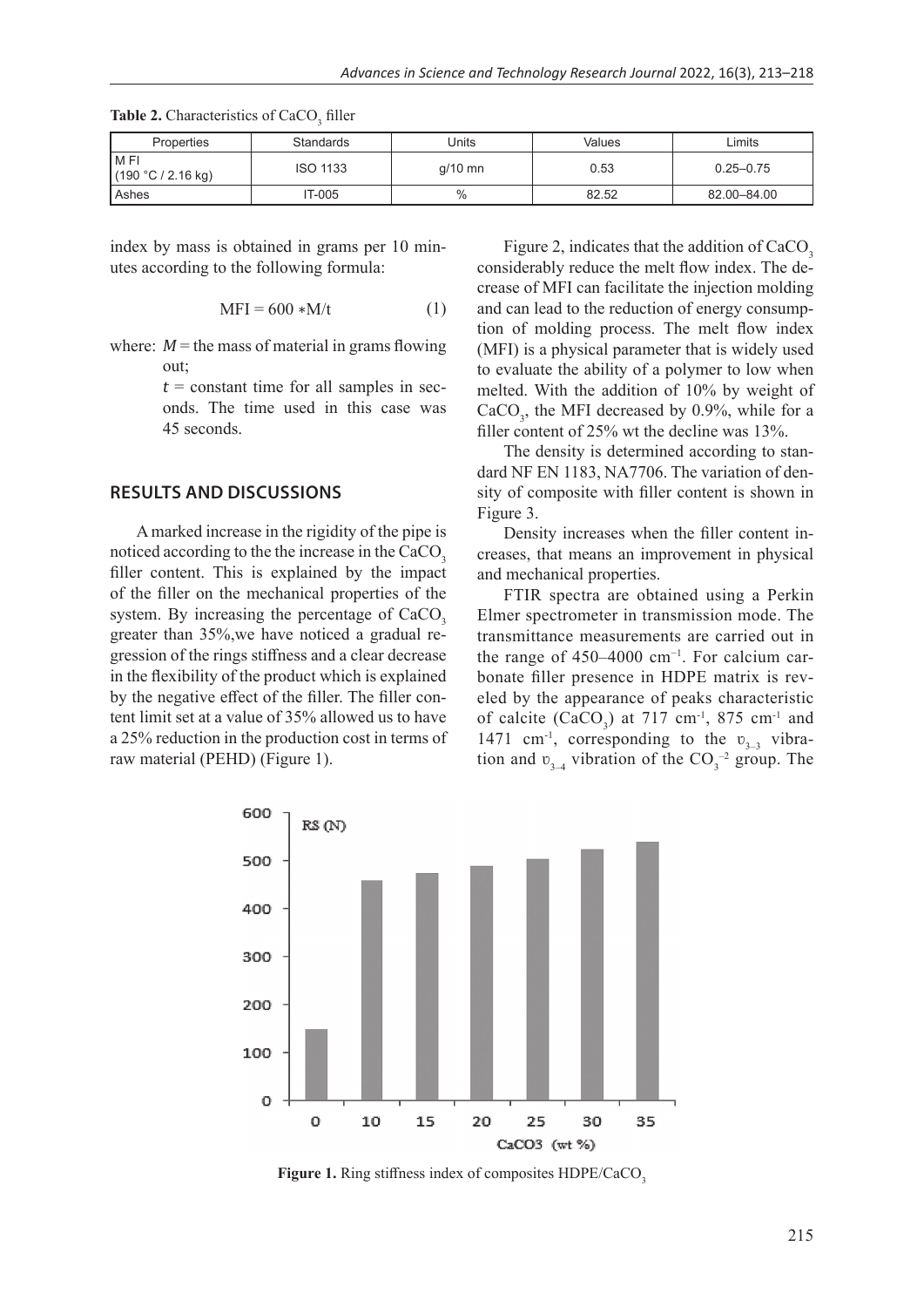

Figure 2. MFI of composites HDPE/CaCO<sub>3</sub>



Figure 3. Density of composites PEHD/ CaCO<sub>3</sub>



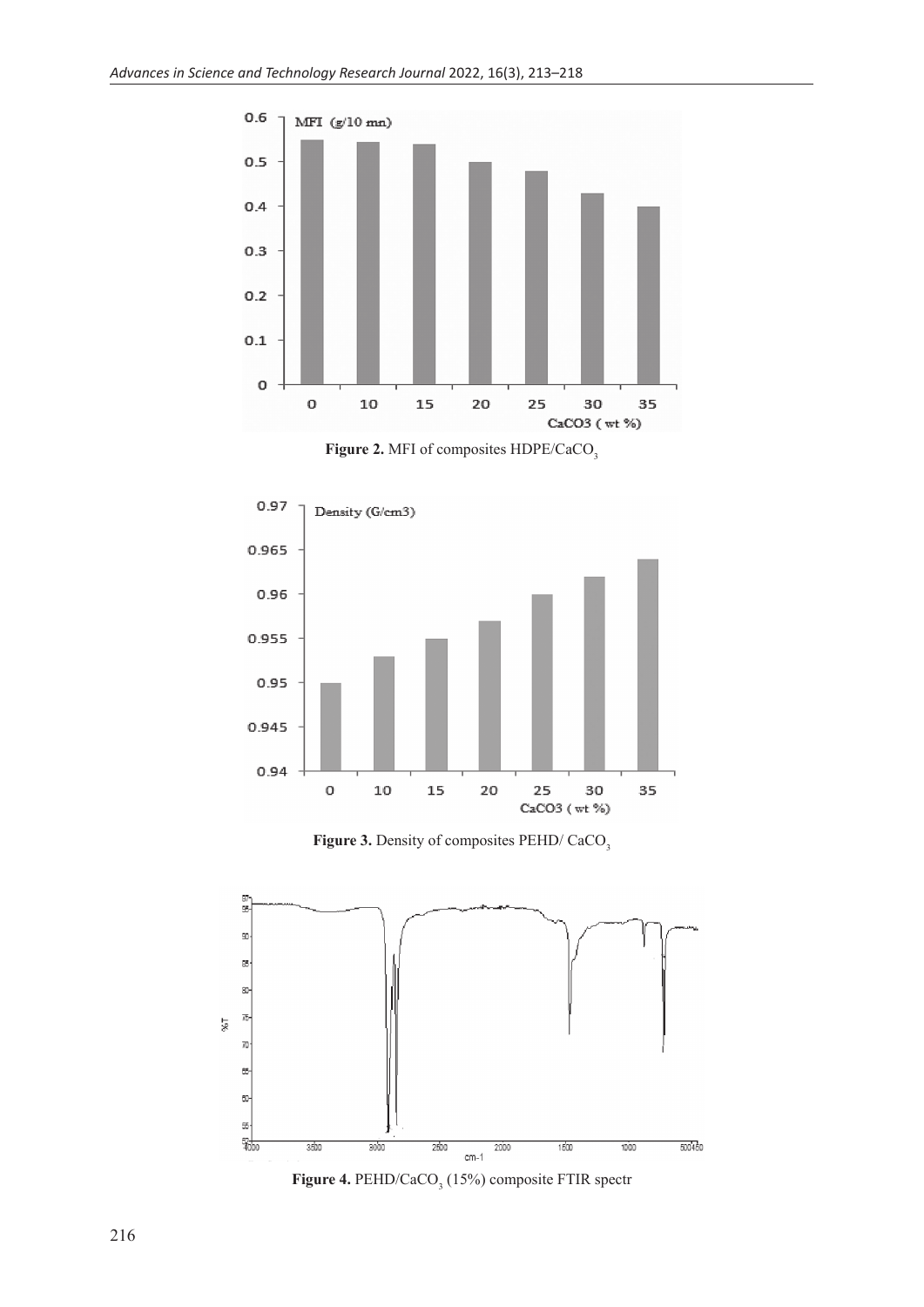appearance of a band between 1709–1740 cm-1 corresponds to the carbonyl group  $(-C = 0)$ of calcium carbonate. The infrared spectra of modified  $CaCO<sub>3</sub>$  show intense bands at 2940 and 2848 cm-1, these are attributed to the alkyl groups (-CH, -CH<sub>2</sub>, -CH<sub>3</sub>) (Figure 4).

The optical microscopy analyzes in this study are performed on films obtained by compression molding of a few sample granules. This technique does not change the state of filler dispersion; the thickness of the sections in this case is greater. Sections were observed on an optical microscopy occupied by a portable phone camera. This study allowed us to observe the presence of agglomerates on the surface sample  $HDPE/CaCO<sub>3</sub>$  (15%)(Figure 5).

## **CONCLUSIONS**

HDPE pipe industries are always trying to reduce the production costs. An alternative could be the use of inorganic fillers. Composites of polyethylene/calcium carbonate are currently very popular. It is confirmed that the calcium carbonate can improve preparation and mechanical properties effectively with of reduction in the production cost (in terms of raw material). The 30 wt.% calcium carbonate additive could effectively improve the melt fluidity of the composites and reduce the energy consumption in the processing. We suggest that  $HDPE/CaCO<sub>3</sub>$  composites  $(30 \text{ wt.}\% \text{ CaCO}_3)$  could be used in the pipe production where tensile strengths higher than 25 MPa are not required and for service temperatures between 30°C and 70°C.

## **REFERENCES**

- 1. Lazzeri A., Zebarjad S.M., Pracella M., Cavalier K., Rosa R. Filler Toughening of Plastics. Part I– The Effect of Surface Interactions on Physico-Mechanical Properties and Rheological Behavior of Ultrafine CaCO<sub>3</sub>/HDPE Nanocomposites. Polymer. 2005; 46: 827–844. http://dx.doi.org/10.1016/j. polymer.2004.11.111
- 2. Kiass N., Khelif R., Bounamous B., Amirat A., Chaoui K. Experimental study of mechanical and morphological properties in HDPE-80 gas pipe. Mécanique & Industries. 2006; 7(4): 423–432. https://doi.org/10.1051/meca:2006056
- 3. Saeediand M., Jiryaie Sharahi S. Morphological and Thermal properties of  $HDPE/CaCO<sub>3</sub>$  Nano-



Figure 5. Optical micrographs of HDPE/CaCO<sub>3</sub>  $(15\%)$  composites (magnification x100)

composites: Effect of Content of Nano and MFI. In: proc of 25 International Conference on Nanotechnology and Biosensors, Singapore 2011.

- 4. Elleithy R.H., Ali I., Alhaj Ali M., Al-Zahrani S.M. High Density Polyethylene/Micro Calcium Carbonate Composites: A Study of the Morphological, Thermal,and Viscoelastic Properties. Journal of Applied Polymer Science. 2010; 117: 2413–2421. https://doi.org/10.1002/app.32142
- 5. Huang R., Xu X., Lee S., Zhang Y., Kim B.J., Wu Q. High Density Polyethylene Composites Reinforced with Hybrid Inorganic Fillers: Morphology, Mechanical and Thermal Expansion Performance. Materials. 2013; 6: 4122–4138. https://doi. org/10.3390/ma6094122
- 6. Shi X., Wang J., Cai X. Preparation and Characterization of CaCO<sub>3</sub>/High Density Polyethylene Composites with Various Shapes and Size of  $CaCO<sub>3</sub>$ . International Polymer Processing. 2004; 28(2): 228–235. https://doi.org/10.3139/217.2695
- 7. Baek C.S., Cho K.H., Ahn J.W. Effect of Grain Size and Replacement Ratio on the Plastic Properties of Precipitated Calcium Carbonate Using Limestone as Raw Material. Journal of the Korean Ceramic Society. 2014; 51(2): 127–131. http:// dx.doi.org/10.4191/kcers.2014.51.2.127
- 8. Shi X., Lazzeri A., Rosa R. On the coating of precipitated calcium carbonate with stearic acid in aqueous medium. Langmuir. 2010; 26(11): 8474–8482.
- 9. Garbarski J., Fabijanski M. The mechanical properties of a mixture of high density polyethylene and calcium carbonate dedicated for packaging. Ad-